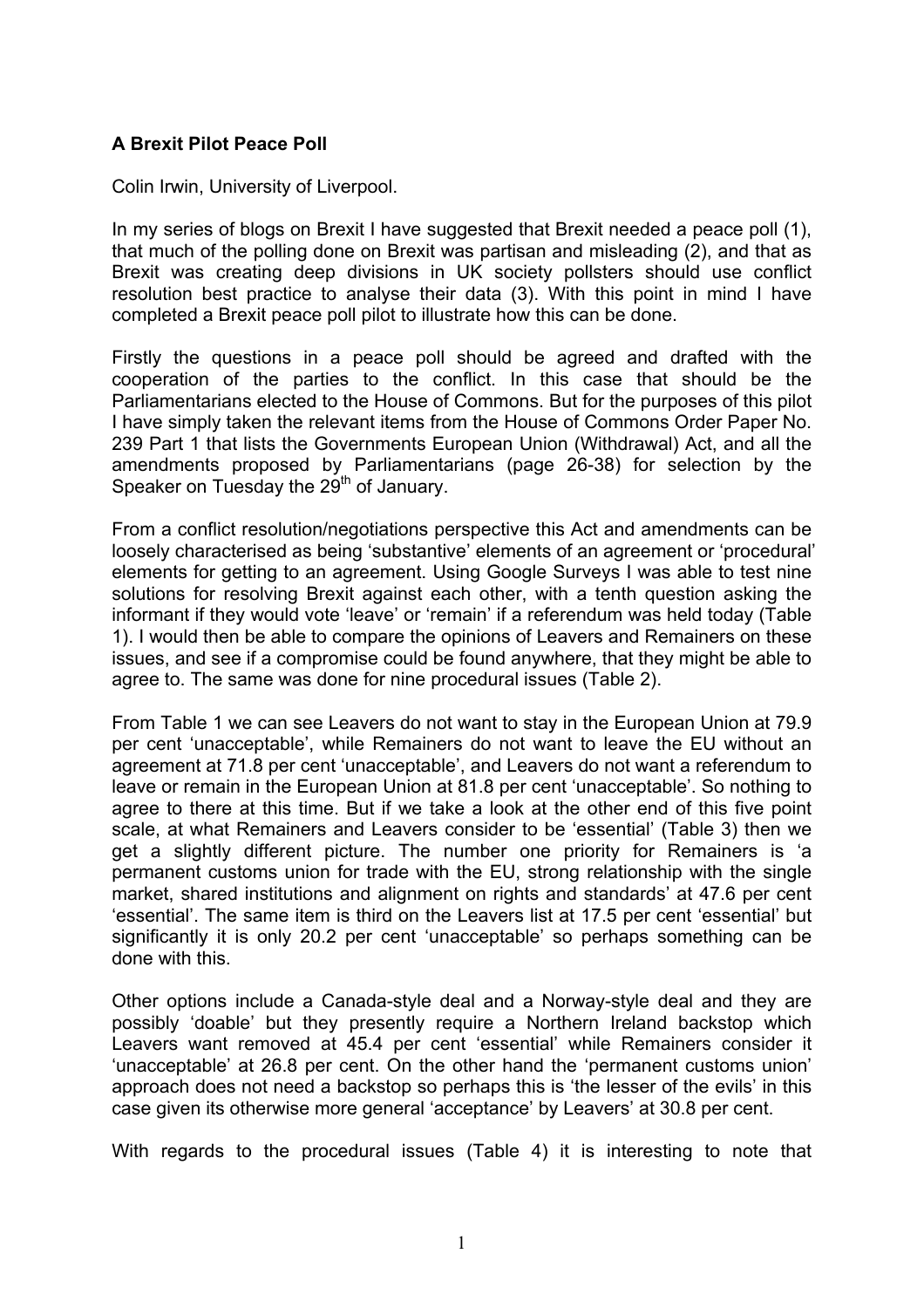Remainers do want them ranging from a high of 45.5 per cent 'essential' for a vote on any deal agreed to by MPs, to 42.7 per cent for MPs to vote on various deals (an Indicative Vote) to 'ruling out a no-deal scenario and preparing for a People's Vote with an option to remain in the European Union' at 41.9 per cent 'essential'. When phrased in this way Leavers consider this form of referendum to be 55.6 per cent 'desirable' so if the Brexit process has to go 'down this road' then perhaps this is the way to go. Interestingly, but not surprisingly, Leavers are far less enthusiastic about the various procedural options on offer as they want Brexit and presently it is the law.

This Google survey of 100 interviews was collected between February 2 and February 4. It is only a pilot costing a very modest £160. Clearly a larger survey is needed with input from the Parliamentarians who wrote the draft law and amendments tested here. I am a little concerned that my 'Remain' or 'Leave' question got such a high 'Remain' response so I do not think that result or the general result for the UK population as a whole should be cited here. But comparing the opinions of Remainers and Leavers as 'indicative' of what is happening to opinion is valid and I doubt if a more thorough survey would come to conclusions very different to the ones I have drawn here.

Although the pilot only has an N=100 sample I am used to working with small samples around the world as I am generally working on conflicts where such samples are often very hard to get. The thing then is to know what one can draw conclusions from and what one can not. With this point in mind although the overall sample may not be as good as we would like by taking out the most polarised groups (in Northern Ireland Protestants and Catholics for example and in Brexit Britain Remainers and Leavers) we can compare the differences between these two groups with some certainty.

I was thinking of running the pilot again for political party breakdown to compare Labour and Conservative supporters. But the results would not be so definitive in this case as some Conservatives are Remainers and some Labour Party supporters are Leavers. So to do this I think we really do need a much better sample.

Also there is a problem with the Google Programme. I had to include "I prefer not to answer' in every question up front so the 'No Answers' are a bit high. It is possible that quite a lot of Leavers said they 'Prefer not to answer' in question one and that is why the Leave result is a bit low. This problem can be overcome by using 'stock' questions on this issue that have been tested by various polling companies and that are know to work well.

So I think the poll should be run with a better sample and questions and that comparisons should be made between political parties as well as Remainers and Leavers. Inevitably the Conservatives and Labour Party supporters will be closer on all the issues tested here than the Remainers and Leavers.

Finally I should add that the level of 'unacceptable' for Protestants for the Power Sharing option that became the Belfast Agreement was 52 per cent (Table 5). But I suspect that Conservative 'unacceptable' for a permanent customs union would be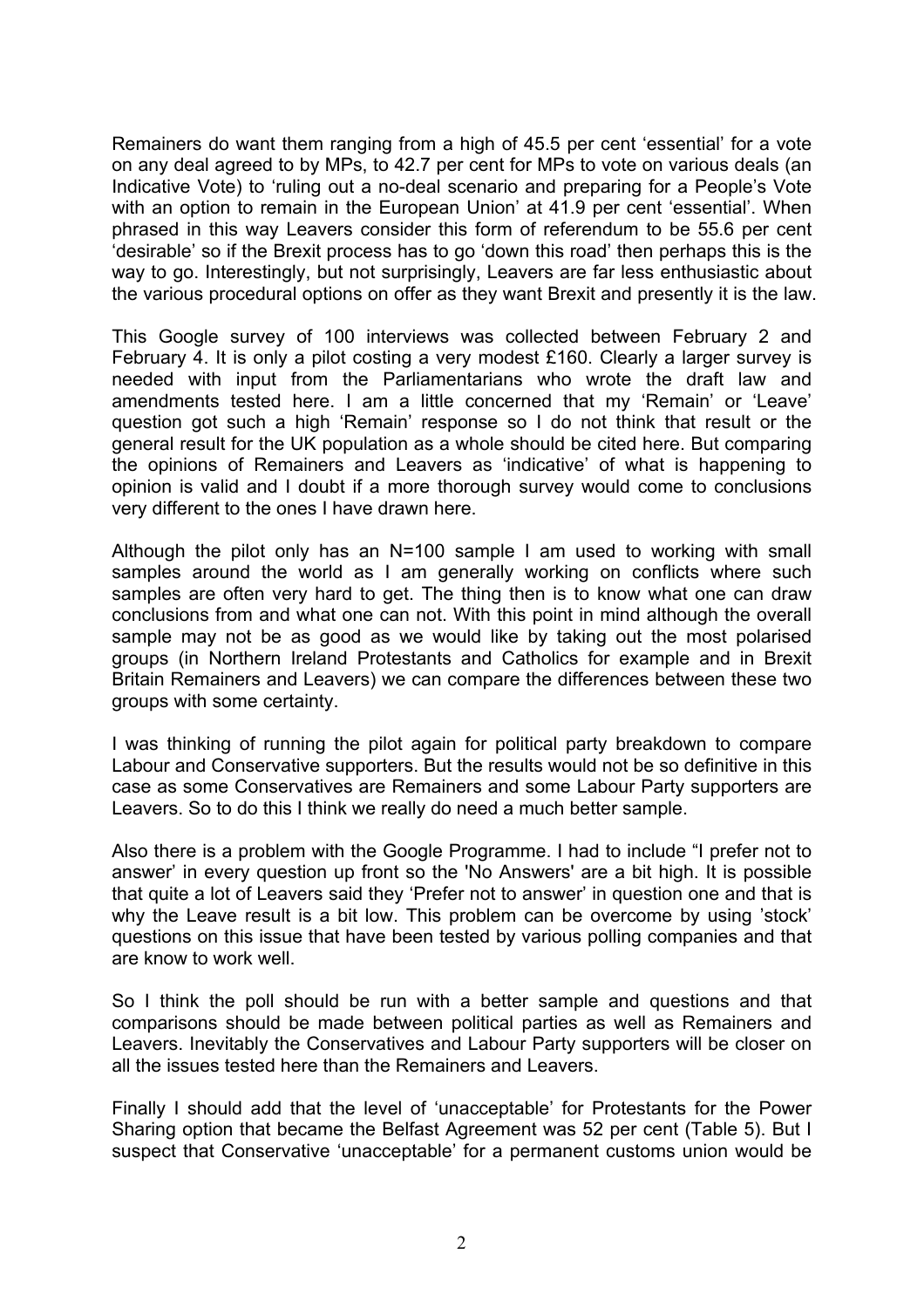less than 20 per cent so resolving Brexit is a 'walk in the park' compared to doing the Belfast Agreement! And the other options such as a Norway-style deal are almost as equally acceptable. But I did not want to say too much about this from the pilot as these similarities are all within the margins of error. So someone really should run these polls again to the best possible polling standards with a bigger sample!

## **Google Surveys and Data Files:**

The results for the Brexit Substance Pilot poll can be viewed here:

https://surveys.google.com/reporting/survey?survey=2peeanr4iuxgulkbl6zlyvwkcy

And the results for the Brexit Process Pilot poll here:

https://surveys.google.com/reporting/survey?survey=a3ksqmr55otbkcnrmsmhwiqwq4

And the data files for both polls are available here:

https://peacepolls.etinu.net/cgi-bin/publications?instanceID=1

Finally a free book on peace polling is available here:

http://www.peacepolls.org/peacepolls/documents/002539.pdf

## **References:**

(1) http://ukandeu.ac.uk/did-brexit-need-a-peace-poll/

(2) http://ukandeu.ac.uk/lies-damned-lies-and-brexit-statistics/

(3) http://ukandeu.ac.uk/making-peace-in-two-deeply-divided-societies-northernireland-and-brexit-britain/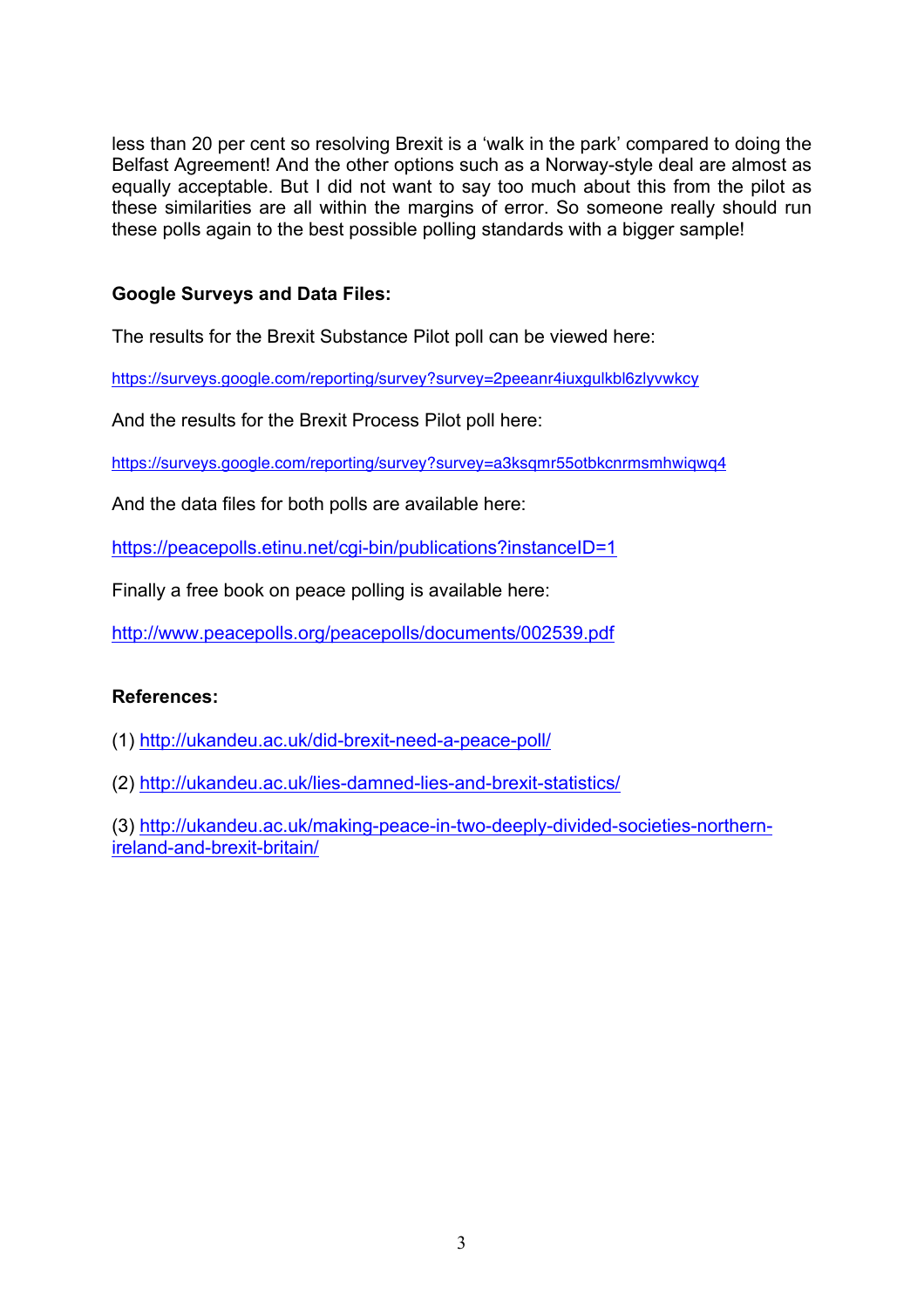Table 1. Substantive Brexit issues with Remain and Leave breakdown for per cent 'essential', 'desirable', 'acceptable', 'tolerable' and 'unacceptable'.

| To Resolve Brexit?                                                                                                                                                                                                                                                                                                                                                                                                            |        | Essential | Desirable | Acceptable | Tolerable | Unacceptable | <b>NA</b> |
|-------------------------------------------------------------------------------------------------------------------------------------------------------------------------------------------------------------------------------------------------------------------------------------------------------------------------------------------------------------------------------------------------------------------------------|--------|-----------|-----------|------------|-----------|--------------|-----------|
| 2. Are the terms of the<br>PM's Withdrawal<br>Agreement and Political                                                                                                                                                                                                                                                                                                                                                         | Remain | 11.2      | 4.7       | 5.5        | 21.3      | 32.3         | 25.1      |
| Settlement for the UK<br>leaving the EU                                                                                                                                                                                                                                                                                                                                                                                       | Leave  | 11.3      | 7.0       | 27.8       | 3.9       | 34.4         | 15.6      |
| 3. Is having a time limit or<br>removing the Northern<br>Ireland backstop                                                                                                                                                                                                                                                                                                                                                     | Remain | 9.3       | 4.1       | 10.5       | 17.9      | 26.8         | 31.5      |
|                                                                                                                                                                                                                                                                                                                                                                                                                               | Leave  | 45.4      | 10.1      | 16.7       | 3.7       | 10.4         | 13.7      |
| 4. Is replacing the<br>Northern Ireland backstop<br>with alternative                                                                                                                                                                                                                                                                                                                                                          | Remain | 28.0      | 11.7      | 14.5       | 11.3      | 10.1         | 24.4      |
| arrangements to avoid a<br>hard border                                                                                                                                                                                                                                                                                                                                                                                        | Leave  | 8.7       | 30.9      | 14.2       | 12.9      | 18.3         | 15.1      |
| 5. Is a permanent customs<br>union for trade with the<br>EU, strong relationship                                                                                                                                                                                                                                                                                                                                              | Remain | 47.6      | 12.9      | 11.5       | 2.7       | 5.9          | 19.4      |
| with the single market,<br>shared institutions and<br>alignment on rights and<br>standards<br>6. Is a Norway-style deal<br>including an EU customs<br>union and membership of<br>the European Economic<br>Area with Norway,<br>Switzerland, Liechtenstein<br>and Iceland<br>7. Is a Canada-style trade<br>deal between the UK and<br>the European Union on<br>terms negotiated by<br>Canada and other non EU<br>member states | Leave  | 17.5      | 15.2      | 30.8       | 3.1       | 20.2         | 13.2      |
|                                                                                                                                                                                                                                                                                                                                                                                                                               | Remain | 16.4      | 30.7      | 17.2       | 6.9       | 9.0          | 19.9      |
|                                                                                                                                                                                                                                                                                                                                                                                                                               | Leave  | 14.0      | 24.1      | 27.2       | 7.0       | 20.2         | 7.5       |
|                                                                                                                                                                                                                                                                                                                                                                                                                               | Remain | 12.9      | 19.7      | 21.6       | 12.1      | 13.8         | 19.9      |
|                                                                                                                                                                                                                                                                                                                                                                                                                               | Leave  | 18.9      | 26.3      | 25.0       | 6.0       | 14.9         | 8.9       |
| 8. Is the United Kingdom<br>remaining in the<br>European Union on their<br>present terms                                                                                                                                                                                                                                                                                                                                      | Remain | 42.3      | 13.3      | 14.4       | 7.7       | 8.9          | 13.3      |
|                                                                                                                                                                                                                                                                                                                                                                                                                               | Leave  | 1.4       | 0.0       | 7.0        | 4.9       | 79.9         | 6.8       |
| 9. Is leaving the European<br>Union on 29 March 2019<br>with no deal for a<br>withdrawal agreement,<br>future arrangements and<br>transition/<br>implementation period<br>10. Is a public<br>vote/referendum on a<br>deal to leave the                                                                                                                                                                                        | Remain | 2.7       | 0.0       | 5.3        | 6.8       | 71.8         | 13.3      |
|                                                                                                                                                                                                                                                                                                                                                                                                                               | Leave  | 7.0       | 9.9       | 37.3       | 21.7      | 16.6         | 7.5       |
|                                                                                                                                                                                                                                                                                                                                                                                                                               | Remain | 44.3      | 17.0      | 12.5       | 10.0      | 3.9          | 12.3      |
| European Union or to<br>remain in the European<br>Union                                                                                                                                                                                                                                                                                                                                                                       | Leave  | 3.5       | 3.7       | 7.1        | 0.0       | 81.8         | 3.9       |

Brexit Substance Pilot: (1) Remain 57.6, Leave 31.7, I prefer not to say (No Answer) 10.7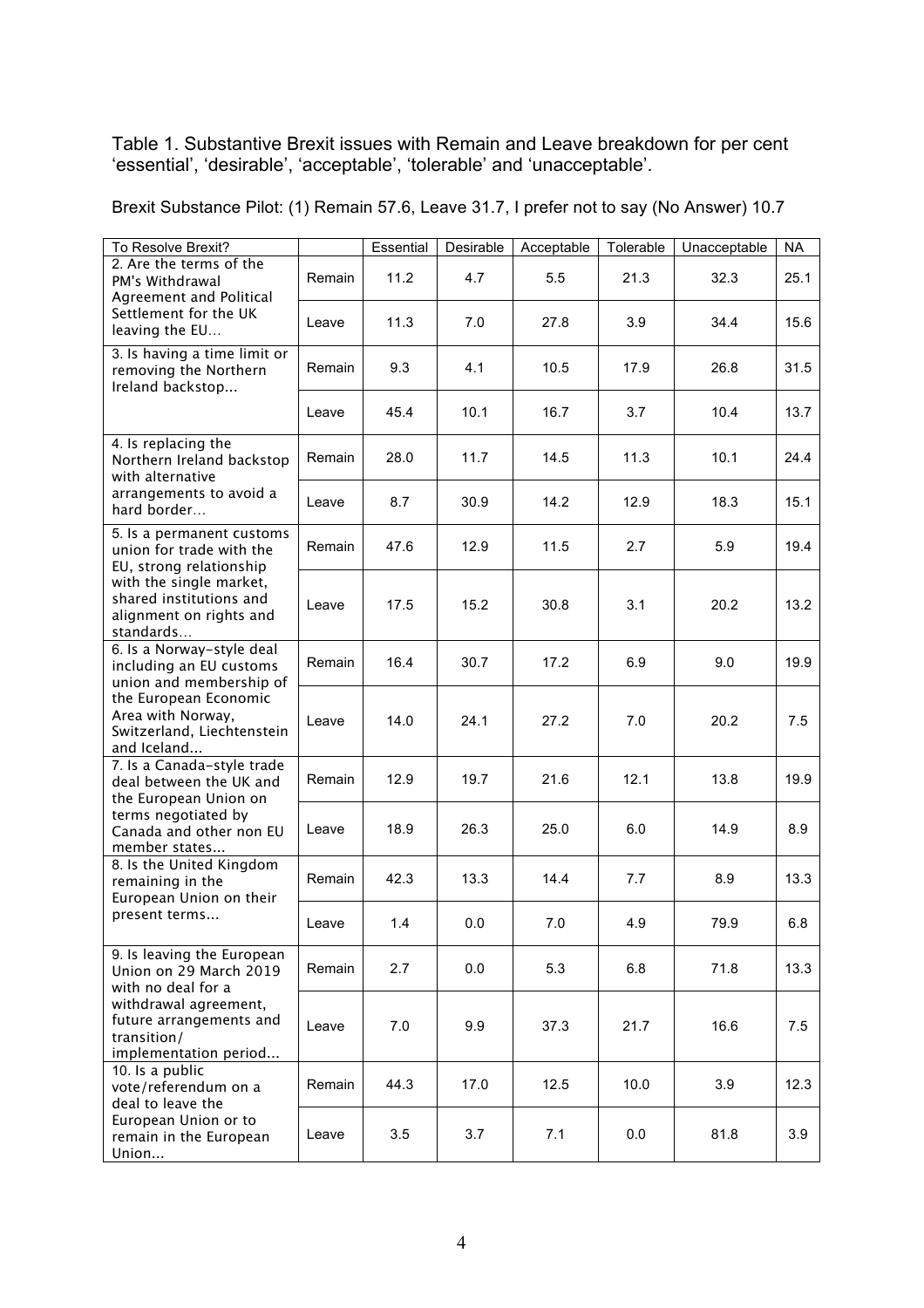Table 2. Procedural Brexit issues with Remain and Leave breakdown for per cent 'essential', 'desirable', 'acceptable', 'tolerable' and 'unacceptable'.

Brexit Process Pilot: (1). Remain 60.2, Leave 30.1, I prefer not to say (No Answer) 9.7

| To Resolve Brexit?                                                                                                                                                                                                                                                                                                              |        | Essential | Desirable | Acceptable | Tolerable | Unacceptable | <b>NA</b> |
|---------------------------------------------------------------------------------------------------------------------------------------------------------------------------------------------------------------------------------------------------------------------------------------------------------------------------------|--------|-----------|-----------|------------|-----------|--------------|-----------|
| 2. Is having the House of<br>Commons MPs freely vote<br>on all the different                                                                                                                                                                                                                                                    | Remain | 42.7      | 16.0      | 11.8       | 9.8       | 6.6          | 13.1      |
| possible solutions                                                                                                                                                                                                                                                                                                              | Leave  | 16.0      | 15.3      | 35.8       | 10.6      | 22.3         | 0.0       |
| 3. Is a public<br>vote/referendum on a<br>deal that has the support                                                                                                                                                                                                                                                             | Remain | 45.5      | 30.5      | 11.2       | 2.4       | 3.0          | 7.4       |
| of a majority of MPs in<br>the House of Commons                                                                                                                                                                                                                                                                                 | Leave  | 9.8       | 8.9       | 11.0       | 10.6      | 48.5         | 0.0       |
| 4. Is rejecting leaving the<br>European Union without<br>first agreeing a                                                                                                                                                                                                                                                       | Remain | 37.0      | 14.9      | 7.3        | 3.7       | 23.5         | 13.6      |
| withdrawal agreement<br>and framework for the<br>future relationship                                                                                                                                                                                                                                                            | Leave  | 9.6       | 11.0      | 19.7       | 3.8       | 56.0         | 0.0       |
| 5. Is giving powers to the<br>House of Commons to<br>make and pass their own                                                                                                                                                                                                                                                    | Remain | 9.5       | 7.2       | 21.7       | 17.4      | 22.6         | 21.6      |
| proposals for withdrawal<br>from the EU                                                                                                                                                                                                                                                                                         | Leave  | 12.0      | 10.5      | 21.5       | 10.9      | 45.0         | 0.0       |
| 6. Is establishing a<br>special all-party<br>representative House of<br>Commons committee to<br>manage the EU<br>withdrawal negotiations<br>7. - if the PMs Withdrawal<br>Agreement is not passed<br>in the House of<br>Commons, then an<br>extension of Article 50<br>beyond the two years is                                  | Remain | 15.3      | 30.3      | 14.5       | 11.3      | 13.0         | 17.2      |
|                                                                                                                                                                                                                                                                                                                                 | Leave  | 11.9      | 9.0       | 8.6        | 6.6       | 57.4         | 6.4       |
|                                                                                                                                                                                                                                                                                                                                 | Remain | 29.3      | 17.7      | 16.2       | 2.4       | 17.2         | 17.2      |
|                                                                                                                                                                                                                                                                                                                                 | Leave  | 11.9      | 9.0       | 8.6        | 6.6       | 57.4         | 6.4       |
| 8. Is establishing a<br>Citizen's Assembly of 250<br>representative members<br>of the UK populations to<br>consider and make<br>recommendations on<br>withdrawal from the EU<br>9. Is ruling out a no-deal<br>scenario and respecting<br>the wishes of England,<br>Scotland, Northern<br>Ireland, and Wales as a<br>partnership | Remain | 10.7      | 18.6      | 23.5       | 5.1       | 19.7         | 22.5      |
|                                                                                                                                                                                                                                                                                                                                 | Leave  | 8.0       | 8.1       | 24.1       | 6.9       | 46.4         | 6.4       |
|                                                                                                                                                                                                                                                                                                                                 | Remain | 36.1      | 20.1      | 8.7        | 3.6       | 4.8          | 14.0      |
|                                                                                                                                                                                                                                                                                                                                 | Leave  | 0.0       | 4.8       | 8.9        | 6.3       | 73.6         | 6.4       |
| 10. Is ruling out a no-<br>deal scenario and<br>preparing for a People's                                                                                                                                                                                                                                                        | Remain | 41.9      | 18.7      | 17.1       | 3.4       | 4.8          | 14.0      |
| Vote with an option to<br>remain in the European<br>Union                                                                                                                                                                                                                                                                       | Leave  | 17.5      | 55.6      | 9.2        | 0.0       | 17.6         | 0.0       |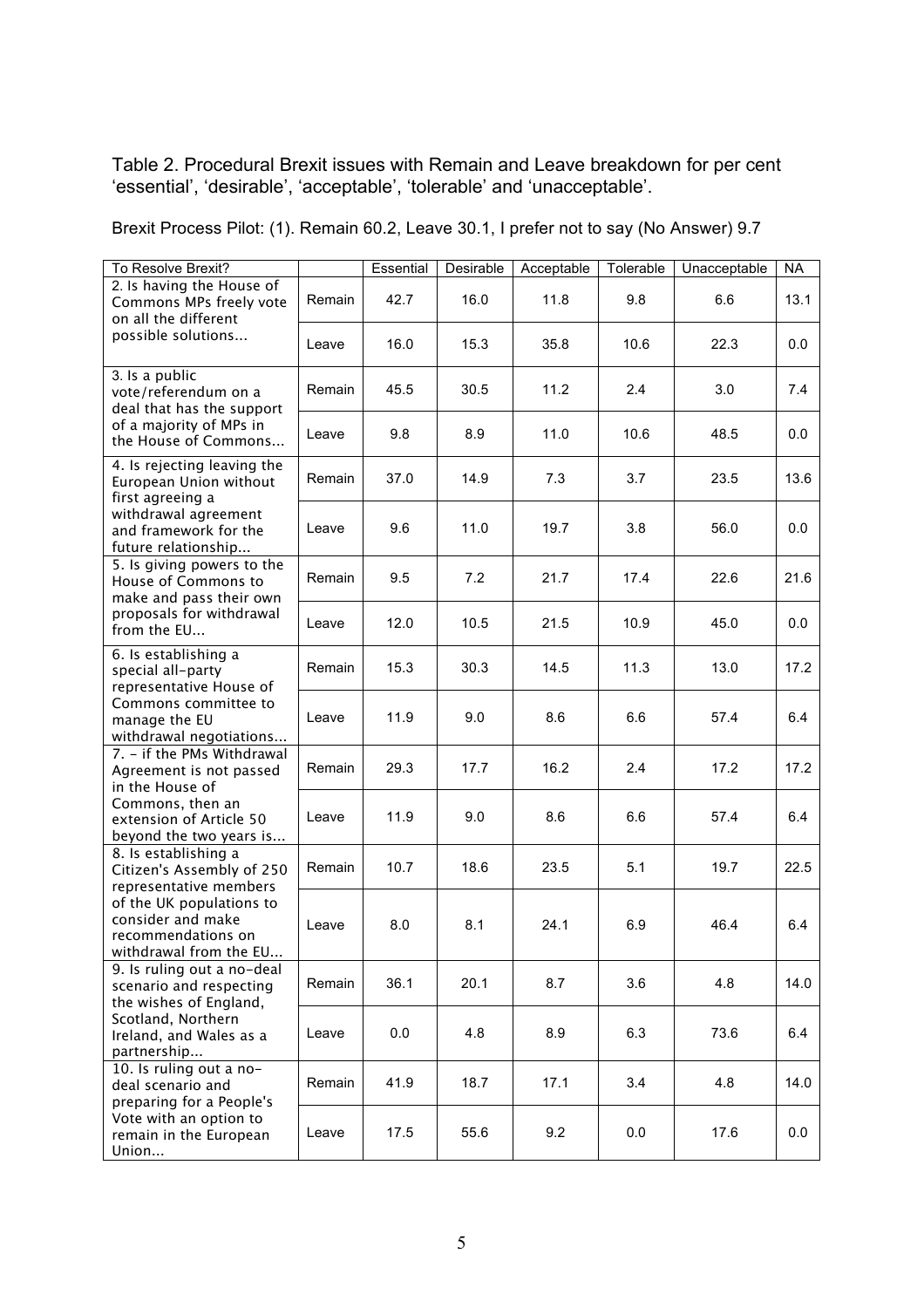|     | To Resolve Brexit?                                                                                                                                                       | Remain<br>Essential | To Resolve Brexit?                                                                                                                                                       | Leave<br>Essential |
|-----|--------------------------------------------------------------------------------------------------------------------------------------------------------------------------|---------------------|--------------------------------------------------------------------------------------------------------------------------------------------------------------------------|--------------------|
| 1st | 5. Is a permanent customs union<br>for trade with the EU, strong<br>relationship with the single market,<br>shared institutions and alignment<br>on rights and standards | 47.6                | 3. Is having a time limit or<br>removing the Northern Ireland<br>backstop                                                                                                | 45.4               |
| 2nd | 10. Is a public vote/referendum on<br>a deal to leave the European<br>Union or to remain in the<br>European Union                                                        | 44.3                | 7. Is a Canada-style trade deal<br>between the UK and the European<br>Union on terms negotiated by<br>Canada and other non EU<br>member states                           | 18.9               |
| 3rd | 8. Is the United Kingdom<br>remaining in the European Union<br>on their present terms                                                                                    | 42.3                | 5. Is a permanent customs union<br>for trade with the EU, strong<br>relationship with the single market,<br>shared institutions and alignment<br>on rights and standards | 17.5               |
| 4th | 4. Is replacing the Northern Ireland<br>backstop with alternative<br>arrangements to avoid a hard<br>border                                                              | 28.0                | 6. Is a Norway-style deal including<br>an EU customs union and<br>membership of the European<br>Economic Area with Norway,<br>Switzerland, Liechtenstein and<br>Iceland  | 14.0               |
| 5th | 6. Is a Norway-style deal including<br>an EU customs union and<br>membership of the European<br>Economic Area with Norway,<br>Switzerland, Liechtenstein and<br>Iceland  | 16.4                | 2. Are the terms of the PM's<br>Withdrawal Agreement and<br>Political Settlement for the UK<br>leaving the EU                                                            | 11.3               |
| 6th | 7. Is a Canada-style trade deal<br>between the UK and the European<br>Union on terms negotiated by<br>Canada and other non EU<br>member states                           | 12.9                | 4. Is replacing the Northern Ireland<br>backstop with alternative<br>arrangements to avoid a hard<br>border                                                              | 8.7                |
| 7th | 2. Are the terms of the PM's<br>Withdrawal Agreement and<br>Political Settlement for the UK<br>leaving the EU                                                            | 11.2                | 9. Is leaving the European Union<br>on 29 March 2019 with no deal for<br>a withdrawal agreement, future<br>arrangements and transition/<br>implementation period         | 7.0                |
| 8th | 3. Is having a time limit or<br>removing the Northern Ireland<br>backstop                                                                                                | 9.3                 | 10. Is a public vote/referendum on<br>a deal to leave the European<br>Union or to remain in the<br>European Union                                                        | 3.5                |
| 9th | 9. Is leaving the European Union<br>on 29 March 2019 with no deal for<br>a withdrawal agreement, future<br>arrangements and transition/<br>implementation period         | 2.7                 | 8. Is the United Kingdom<br>remaining in the European Union<br>on their present terms                                                                                    | 1.4                |

Table 3. Rank order for Remain and Leave substantive issues as per cent 'essential'.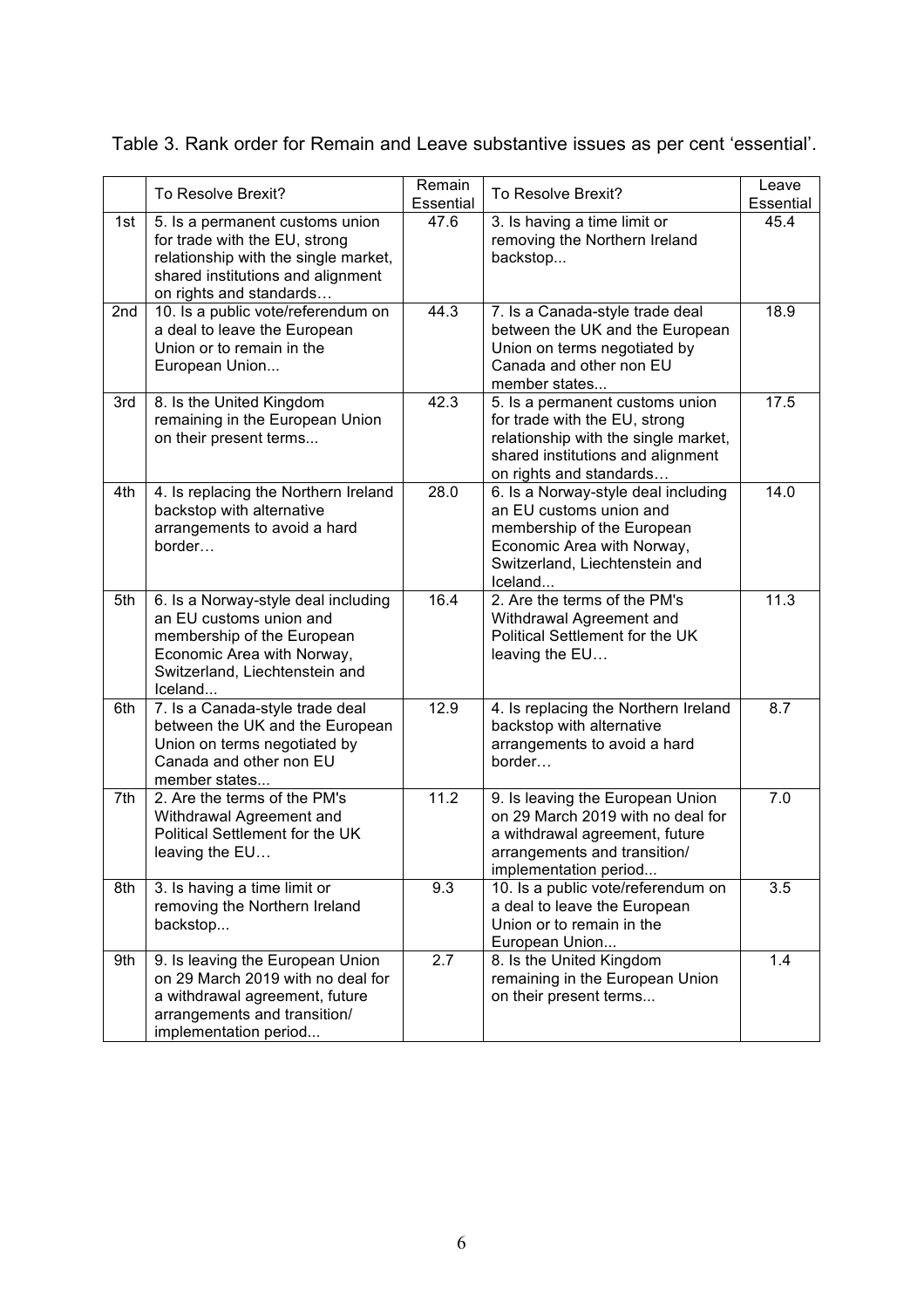|     | To Resolve Brexit?                                                                                                                                                        | Remain<br>Essential | To Resolve Brexit?                                                                                                                                                        | Leave<br>Essential |
|-----|---------------------------------------------------------------------------------------------------------------------------------------------------------------------------|---------------------|---------------------------------------------------------------------------------------------------------------------------------------------------------------------------|--------------------|
| 1st | 3. Is a public vote/referendum on a<br>deal that has the support of a<br>majority of MPs in the House of<br>Commons                                                       | 45.5                | 10. Is ruling out a no-deal scenario<br>and preparing for a People's Vote<br>with an option to remain in the<br>European Union                                            | 17.5               |
| 2nd | 2. Is having the House of<br>Commons MPs freely vote on all<br>the different possible solutions                                                                           | 42.7                | 2. Is having the House of<br>Commons MPs freely vote on all<br>the different possible solutions                                                                           | 16.0               |
| 3rd | 10. Is ruling out a no-deal scenario<br>and preparing for a People's Vote<br>with an option to remain in the<br>European Union                                            | 41.9                | 5. Is giving powers to the House of<br>Commons to make and pass their<br>own proposals for withdrawal from<br>the EU                                                      | 12.0               |
| 4th | 4. Is rejecting leaving the<br>European Union without first<br>agreeing a withdrawal agreement<br>and framework for the future<br>relationship                            | 37.0                | 6. Is establishing a special all-<br>party representative House of<br>Commons committee to manage<br>the EU withdrawal negotiations                                       | 11.9               |
| 5th | 9. Is ruling out a no-deal scenario<br>and respecting the wishes of<br>England, Scotland, Northern<br>Ireland, and Wales as a<br>partnership                              | 36.1                | 7. - if the PMs Withdrawal<br>Agreement is not passed in the<br>House of Commons, then an<br>extension of Article 50 beyond the<br>two years is                           | 11.9               |
| 6th | 7. - if the PMs Withdrawal<br>Agreement is not passed in the<br>House of Commons, then an<br>extension of Article 50 beyond the<br>two years is                           | 29.3                | 3. Is a public vote/referendum on a<br>deal that has the support of a<br>majority of MPs in the House of<br>Commons                                                       | 9.8                |
| 7th | 6. Is establishing a special all-<br>party representative House of<br>Commons committee to manage<br>the EU withdrawal negotiations                                       | 15.3                | 4. Is rejecting leaving the<br>European Union without first<br>agreeing a withdrawal agreement<br>and framework for the future<br>relationship                            | 9.6                |
| 8th | 8. Is establishing a Citizen's<br>Assembly of 250 representative<br>members of the UK populations to<br>consider and make<br>recommendations on withdrawal<br>from the EU | 10.7                | 8. Is establishing a Citizen's<br>Assembly of 250 representative<br>members of the UK populations to<br>consider and make<br>recommendations on withdrawal<br>from the EU | 8.0                |
| 9th | 5. Is giving powers to the House of<br>Commons to make and pass their<br>own proposals for withdrawal from<br>the EU                                                      | 9.5                 | 9. Is ruling out a no-deal scenario<br>and respecting the wishes of<br>England, Scotland, Northern<br>Ireland, and Wales as a<br>partnership                              | 0.0                |

Table 4. Rank order for Remain and Leave procedural issues as per cent 'essential'.